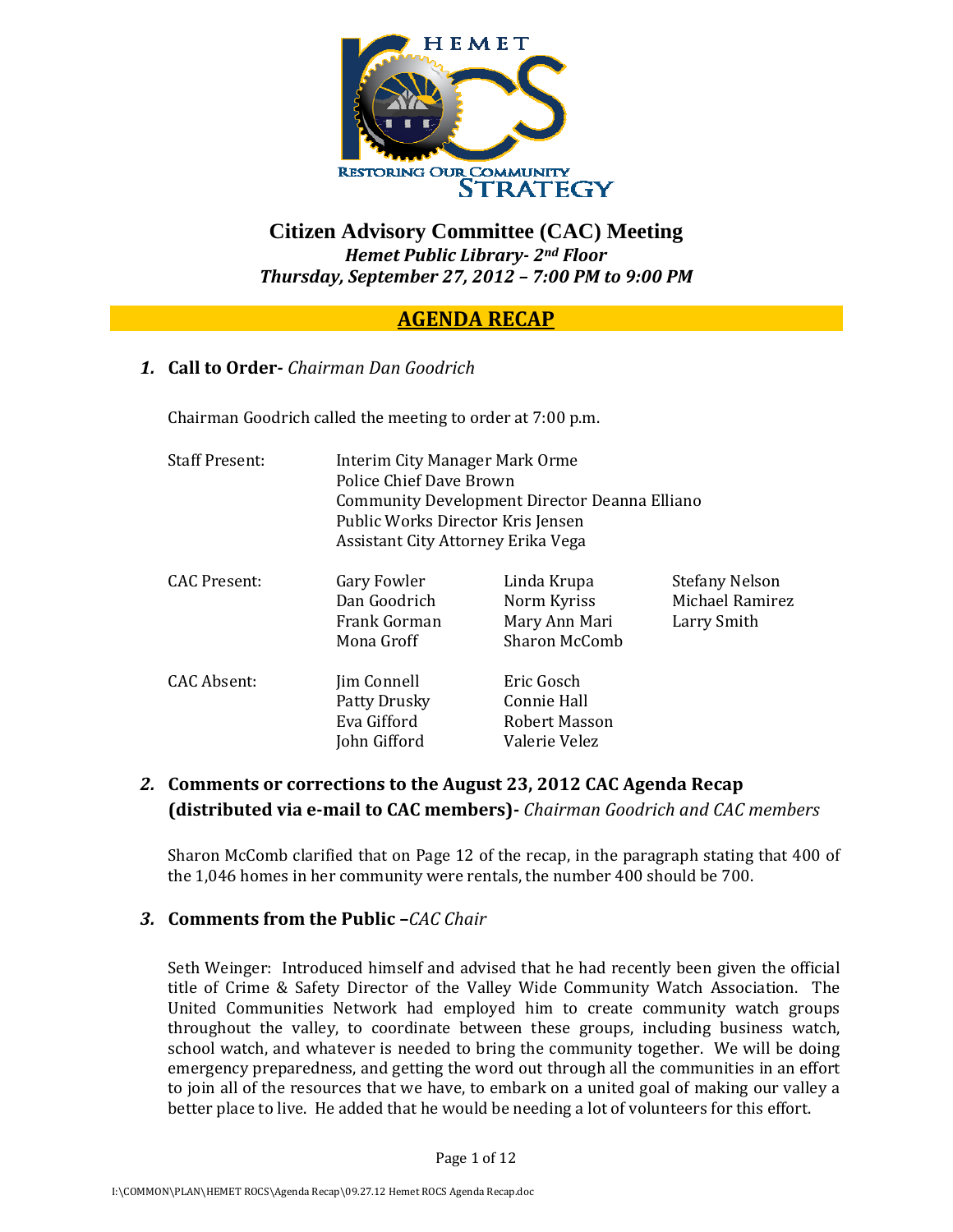C.W. Cecchi: Stated that he would like to discuss two items. The first is AB 1081 which will be signed by the governor tonight to stop our police officers from arresting illegal aliens. He discussed the idea of thinking outside of the box, suggesting that the next time we negotiate a contract that involves a union, we stipulate that for every dollar a union spends or sends to a political party, they put a matching dollar back into the city. He indicated that he would be pushing for the same thing with teachers. It is his understanding that California teachers are overpaid. He believes this because the NEA and the California Teachers Association just sent \$100 million to the Democratic party for the re-election of President Obama.

Will Stelts: Addressed the CAC as an 8 year resident of the city of Hemet. He discussed Section 8 housing, and the fact that social services subsidizes rents for a multitude of Hemet residents. He wondered if there was a way to require that social services also pay for the police and fire protection, and all of the other services that are needed by the City and the citizens to maintain our way of life. He suggested that these renters are degrading the neighborhoods that they move in to. Some may disagree, but it is a fact that without the subsidies they receive, they would not be able to afford to live here. Is it possible for the City to pass an ordinance to require social services to pay for all of these extra expenses that are incurred by having these people in our city?

Jim Lineberger: Stated that he really liked what was going on out there with rebuilding Hemet and working to restore the community. He discussed some concerns that he had with panhandling, noting a recent trip to the WalGreens on Lyon & Florida Ave. Within a 15 minute period, while he waited in the car for his wife to emerge from the store, he was approached by at least six different people. This can be scary, particularly for seniors. He proceeded to discuss his idea of getting 20 or 30 men together to establish a presence in shopping centers throughout the valley and approach the panhandlers to let them know that it is not okay for them to be there, and provide them with cards referring them to the community pantry. He suggested that the group could spend 3 hours per weekend walking seniors to their cars to prevent them from being approached by panhandlers. If the City is amenable to this idea, he will put together a committee to establish the group.

## *4.* **Summary Updates on Hemet ROCS Implementation –** *Interim CM Orme & CDD Elliano*

#### *a.* Implementation Teams

Interim City Manager (ICM) Mark Orme advised the CAC that he had spent the evening with the City Council on Tuesday, to update them regarding the great work that is being implemented through the Hemet ROCS program. He noted that a majority of the CAC had been present, and that they'd been able to present and reveal to the City Council and the citizens the wave that would be hitting in relation to the interconnectivity of the City departments and accomplishing the ordinances that the CAC is helping put into place through their recommendations. He turned the presentation over to Community Development Director (CDD) Elliano.

CDD Elliano referred to a handout that she had provided, and briefly discussed what had been presented at the City Council meeting on Tuesday. She noted the five different components of the Implementation Teams, including the Field Operations Task Force component, the Public Outreach component, the Event Coordination component, the Volunteer Support component, and the Ordinance Development component, which is the CAC's primary role. She noted that the subsequent pages in the handout provided additional details regarding the individual components, which she touched on briefly.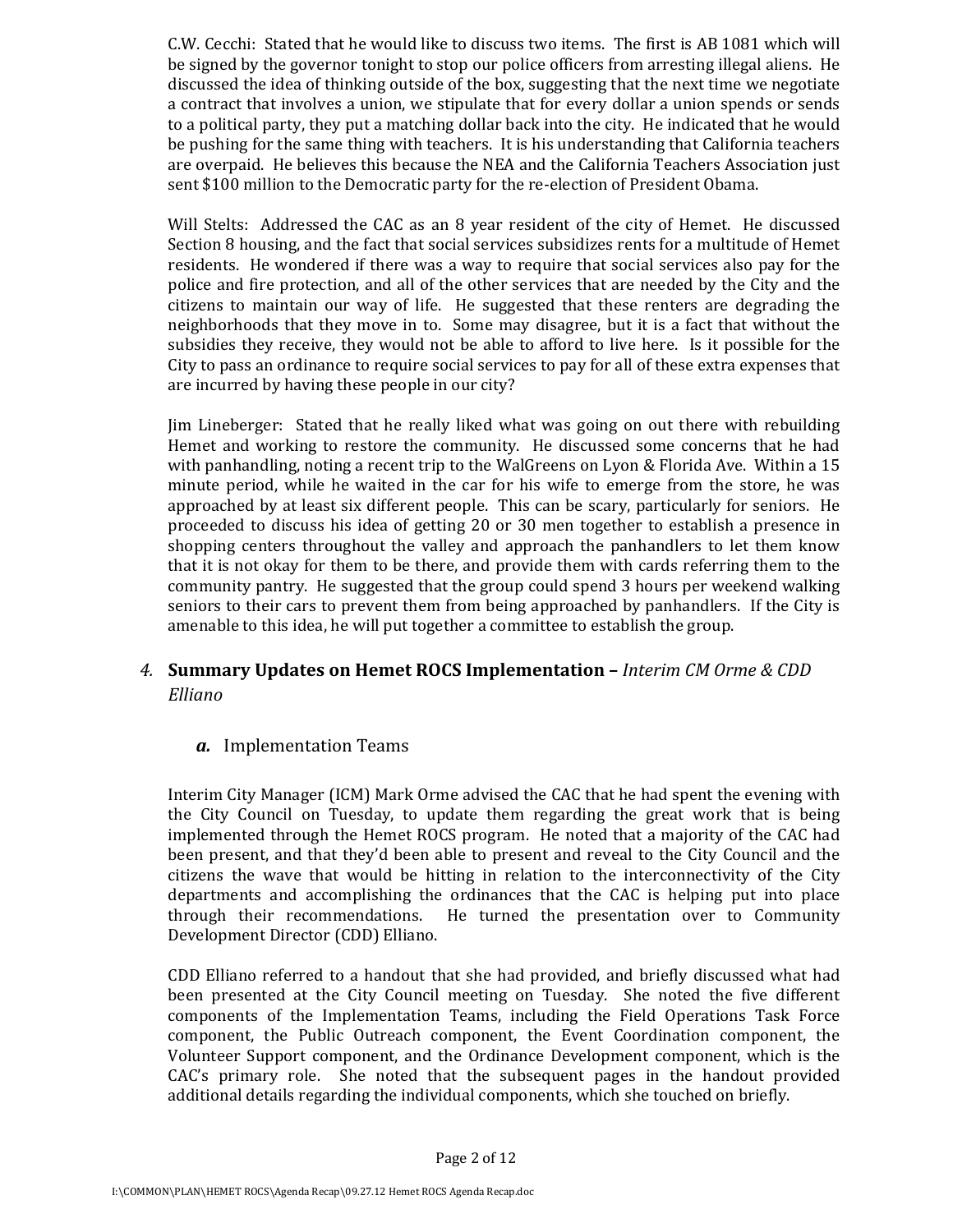CDD Elliano discussed the Field Operations Task Force, noting that while the Police Department is taking the primary lead with this one, some very specific components of various departments have been identified, which are Code, Building, the Police contingent that will be funded by the COPS grant, Public Works and Fire. The sample activities for this task force are going after shopping carts, homeless encampments, prostitution, panhandling, chronic nuisance property, illegal dumping, weed abatement, neighborhood sweeps, hotel/motel compliances, abandoned buildings, dangerous properties, foreclosures, parolee/probationers, and sex offenders.

In terms of the CAC, many of the ordinances that we've worked on have provided the task force with the tools that they need to legally and effectively enforce these issues.

The next step is public outreach. She complimented the CAC for all of the great ideas and suggestions that they had provided for this effort. Our Community Investment Department will be working closely with other departments on newsletters, flyers, pamphlets, circulars, notification of community events, updates to the City website, etc.

Event Coordination is primarily falling under the umbrella of the Public Works Department and Kris Jensen, in coordinating with the various community groups and city groups, for things that may be city‐sponsored, such as community clean‐ups or other city‐sponsored special events.

CDD Elliano turned the presentation back over to ICM Orme to discuss some of the new things that have been implemented on the City's website.

- *b.* Hemet ROCS Hot‐line
- *c.* On‐line Reporting of Community Concerns/Properties
- *d.* Volunteer Forms

ICM Orme embarked on a discussion of the three ROCS related items that had been launched in the past week, advising that a number of citizen responses had already been received via the new forms that have been established on the website. Once completed the forms are transmitted directly to each department. He described the "Issue of Concern" and "Volunteer Interest" forms, and discussed how they work, adding that the City is working on even more effective ways of doing things via a smart phone application.

ICM Orme discussed the newsletter that would soon be sent out city-wide, noting that the City Council wanted to be sure that it was filled with useful information rather than "fluff" so they had been intently focusing on the content.

Finally, ICM Orme discussed the much anticipated Hemet ROCS hotline. He advised that they'd been expecting to receive a call this week, in response to the efforts to get an 800 number for the hotline. At this point in time, he was uncertain regarding the success of those efforts, but should know before the end of the week. He then turned the presentation back over to CDD Elliano.

*e.* Shopping Cart Compliance Update

CDD Elliano updated the CAC regarding the shopping cart issue, advising them that at the beginning of May 2012 the Public Works staff had been doing a weekly sweep of the city to pick up abandoned shopping carts. After soliciting guesses from the CAC members, she distributed a "Shopping Cart Statistics" handout, and noted that since the sweeps had

Page 3 of 12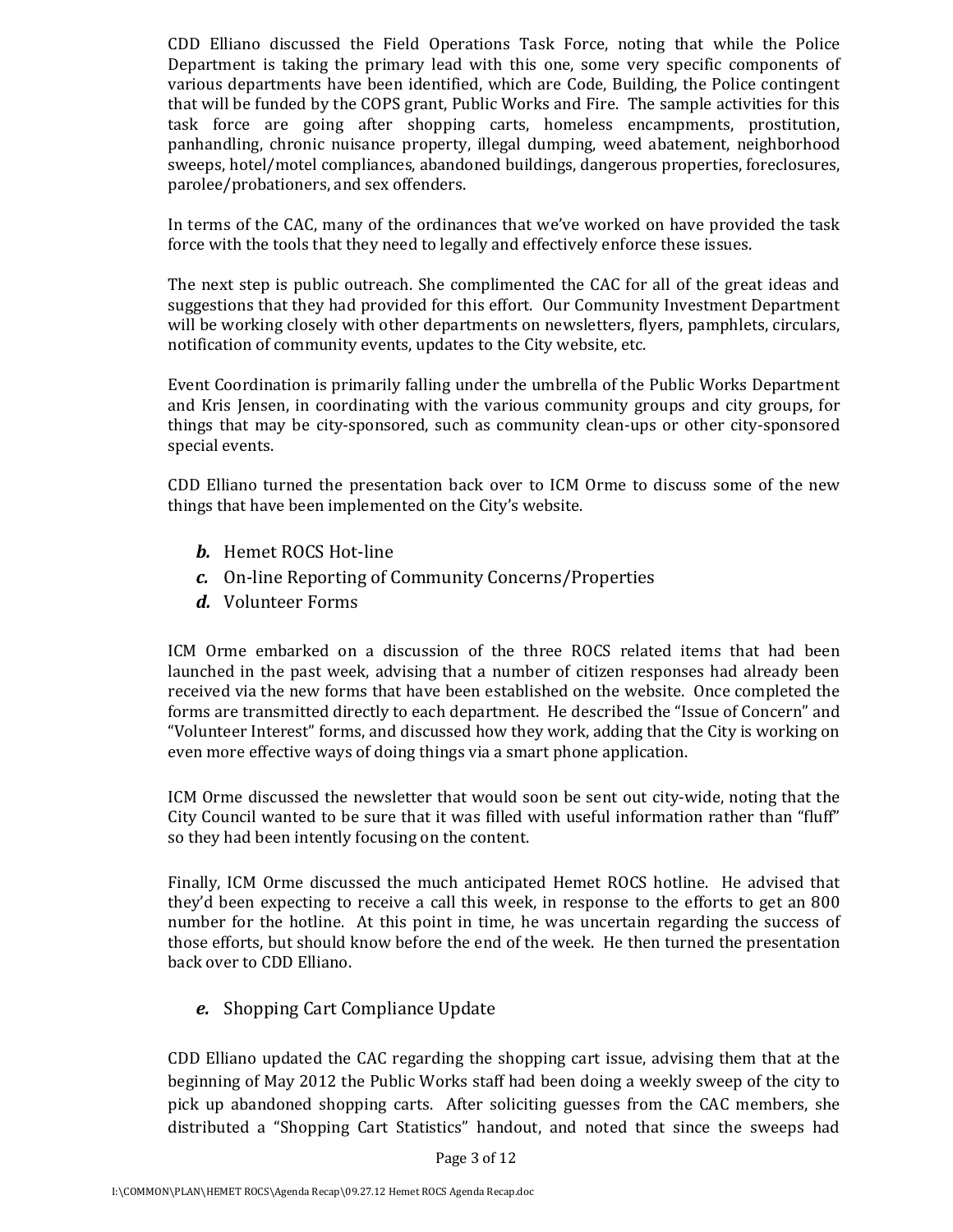begun, the Public Works staff alone had picked up 1,101 shopping carts. She pointed out that the City was now enforcing the shopping cart containment plan requirement, but that the number of shopping carts picked up each week continued to be high. She explained that 44 retailers within the city utilize shopping carts in their stores, and are required to have containment plans, but as of last week, 17 stores had still not complied with this requirement. Some citizens feel that the business owners are being punished for something that they are really not responsible for, but the effort to resolve this issue needs to be a cooperative one. She commended the stores who have had the least amount of carts picked up, and listed the worst offenders as follows: Stater Bros. – 342 carts; Walmart – 135 carts; Grocery Outlet – 84 carts; CVS – 58 carts; Los Altos Meat Market – 38 carts; Big Lots – 36 carts; Vons – 36 carts; 99 Cent Only – 35 carts; Kmart – 33 carts; and Target – 32 carts.

CDD Elliano advised the CAC that Code Enforcment had begun to issue citations to those stores that have failed to submit a plan, and that following the citings, three containment plans had been received to date. She further noted that Home Depot had installed wheel locks on their carts, and that both Stater Bros. Store Nos. 46 and 76 had indicated they would be installing wheel locks, as had Walgreens Store Nos. 5038, 01081 and 05349, but no time frame had been given regarding when that would be happening.

Chair Goodrich: How long do the remaining retailers have to comply?

CDD Elliano responded that Code Officers would be issuing weekly citations at this point, and would continue to do so until the stores are in compliance.

Chair Goodrich: How much are the fines?

CDD Elliano: The first citation is \$125, which then goes up to \$250, and then \$500.

Chair Goodrich: Is that weekly?

CDD Elliano: Yes, it can be weekly. If they contact us and indicate that they are working on their plan and will be submitting it, we are amenable to working with them. What we encountered with some stores, is that the store managers were not being responsive, so we had to reach out to the corporate level, which brought forth a greater response, with the exception of the 17 that have yet to submit their plans.

A discussion ensued regarding the \$50 that state law allowed the city to charge as a onetime fee, per occurrence.

Frank Gorman: How much has been collected relative to that \$50 fee.

CDD Elliano: This is the part that's been difficult. That  $$50$  is under the Business & Professions Code of State Law. Per this law, we are required to document that there has been 3 occurrences within a 4 month period. Before we can assess that one-time \$50 fee, we have to provide the offender with notification and allow them 3 days to pick up their carts. If they pick them up within that 3 day period, we cannot assess the fine, and this is often what they are doing. So even though we've picked up an excessive amount of carts, as long as they pick them up in the noted time period we have no mechanism to collect a fine.

Page 4 of 12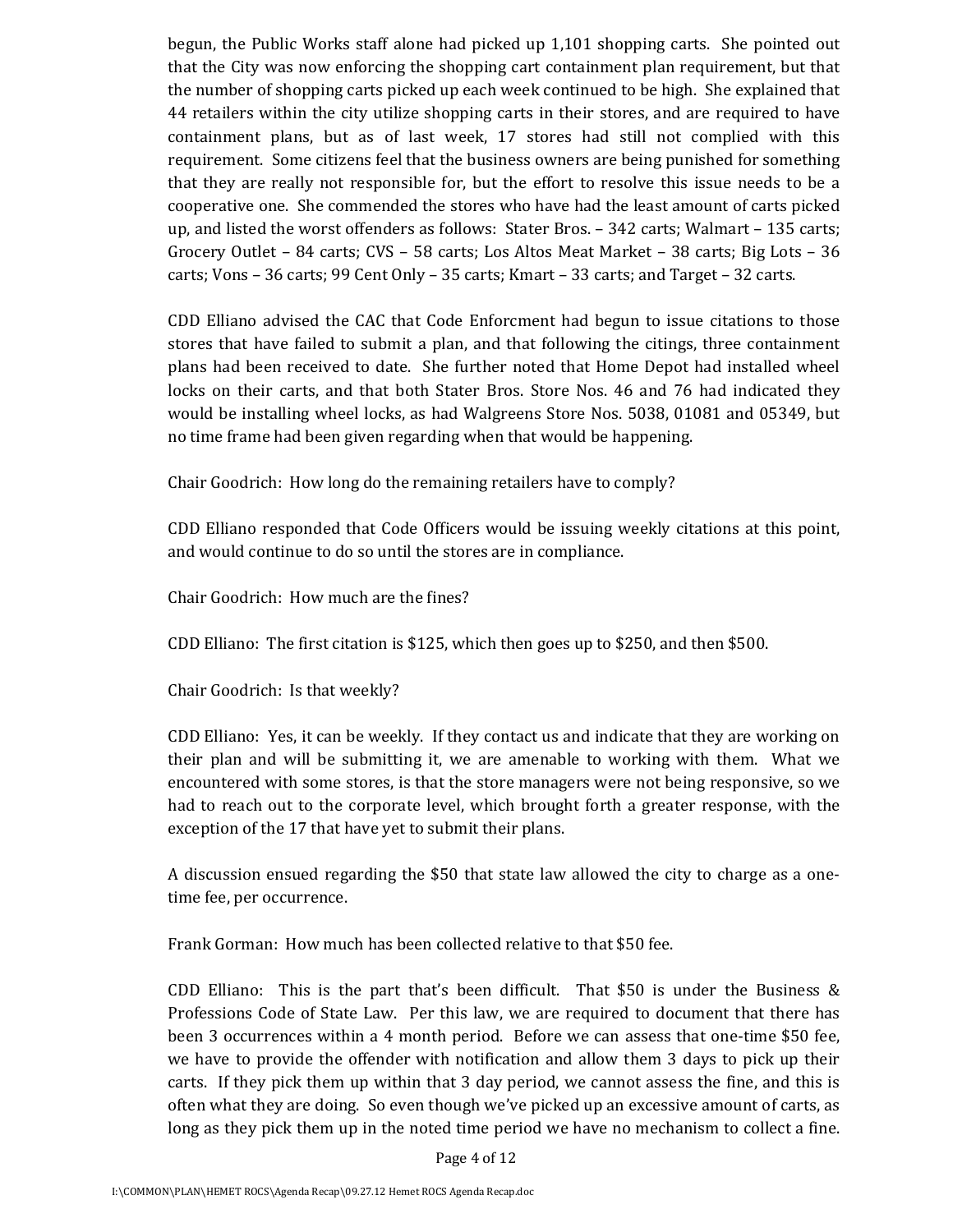For those that have still not been picked up after that time frame expires, the impound fee kicks in, since we are tracking them, and we have the authority to start charging the \$50. Finally, at the end of 30 days any cart that has not been retrieved can be disposed of.

Frank Gorman: Of the carts that have been collected, are they full of items? Are people with them? Are they abandoned? What is done with any items that are in the carts?

CDD Elliano: The vast majority of the carts that are picked up are abandoned and empty, and often left either in vacant lots or the right‐of‐way, where the Public Works crews or cart retrieval companies pick them up. However, there are often carts that are being pushed around by people, and those people are approached by the Police Department (PD). The PD can then cite them, ask them to remove their possessions from the cart, and then call Code or Public Works to confiscate the cart. This requires some coordination, since if PD leaves before the cart is picked up, the person can simply put his belongings back in the cart and continue on. If a cart containing possessions is confiscated with the possessions, those possessions must be labeled, inventoried, secured, dated, and then held for 90 days to allow the owner time to retrieve their belongings.

Sharon McComb: Of the 1,101 carts, do these include the carts that the retrieval companies have not picked up?

CDD Elliano: Many of the stores to which the confiscated carts belong, particularly Stater Bros., do have retrieval companies, but they are apparently not coming often enough, or doing a very good job if we are getting to them first. If the cart retrieval companies pick up carts, they return them directly to the stores.

Discussion ensued regarding this matter, and the ineffectiveness of some of the shopping cart retrieval companies.

Chair Goodrich: Wondered if there was a way to make the retrieval companies be on the hook for the shopping carts that were picked up, rather than the retailer that has contracted with them.

CDD Elliano: If we could get the state legislature to change the law we might be able to do that, but currently it is not an option. There is existing state legislation that regulates the impounding, which is why our ordinance, and a couple of other select communities in California, came up with the cart containment plan to provide for an alternative mechanism to get some form of compliance from the retailers.

Chair Goodrich: Does the shopping cart retrieval company need to have a business license to operate in the City?

CDD Elliano: Yes, they do.

Chair Goodrich: Is there any leverage there?

CDD Elliano: A business license is merely a tax, but our cart containment plan has a requirement that an approved vendor must be utilized for cart retrieval, and if the vendor is

Page 5 of 12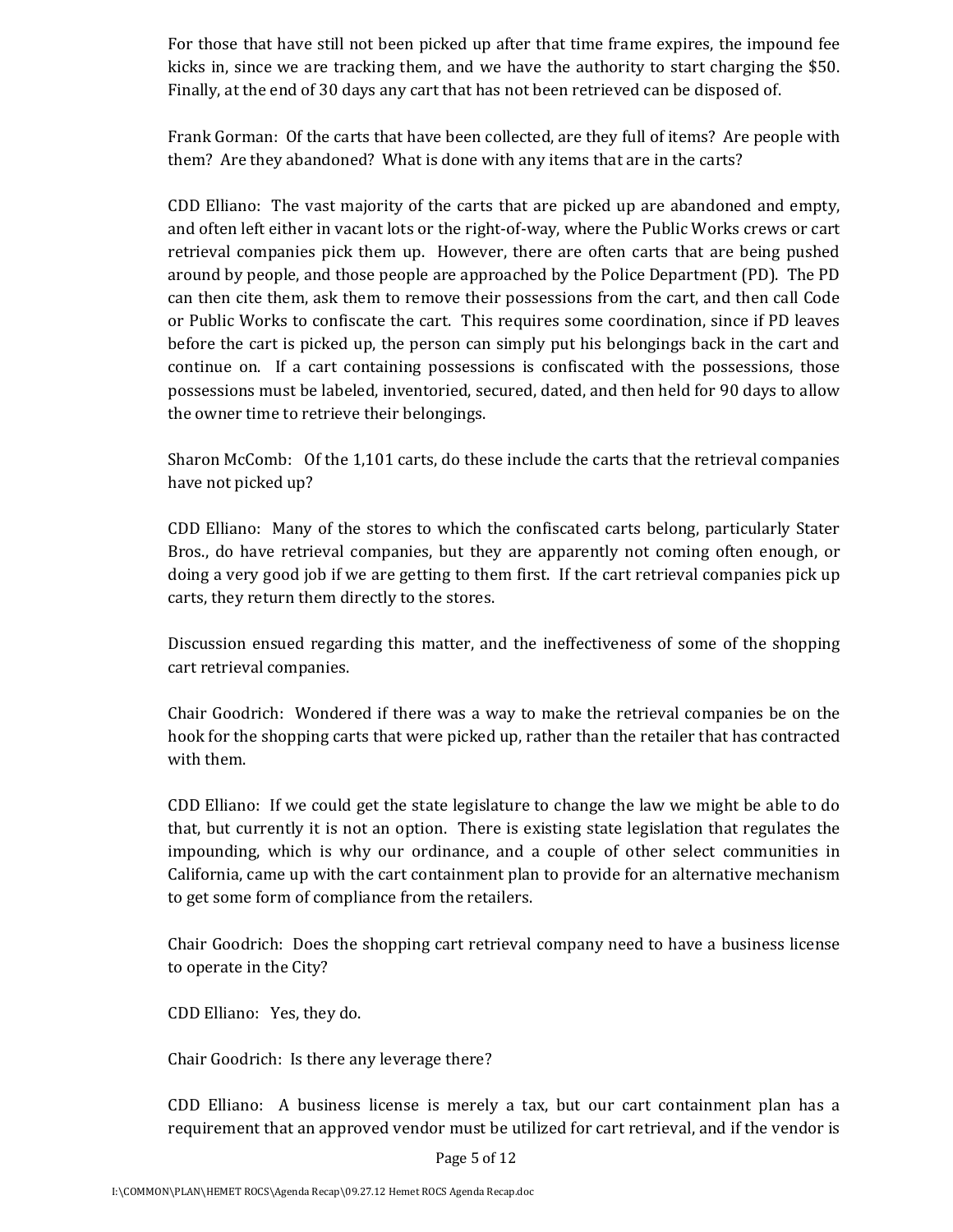not picking up carts satisfactorily we can notify the store that the vendor they are using is not acceptable. She noted that at least three stores she was aware of had changed their cart containment vendors due to their failure to perform.

Frank Gorman: It sounds like the City is continuing to do the job of the retrieval companies. If you contact a retailer, does the vendor have to have approval from the retailer to pick up the carts from the City?

CDD Elliano: Yes. The retailer must contact the City to advise that their retrieval company will be picking up their carts.

Frank Gorman: Wondered if we could restrict them to be able to pick up their carts on only one day per month.

CDD Elliano: Explained that state law is skewed toward the retailer. The City has to be open five business days for retrieval. Once a retailer has a cart containment plan in place, it is stipulated that their retrieval companies have to be actively patrolling the City to retrieve carts. Once all of the plans are in place, if we continue to have a problem, we will be able to consider other options.

## **5. Presentation: Existing & Proposed Alcoholic Beverage Regulations –**

*Community Development Director Deanna Elliano, Police Chief Dave Brown*

CDD Elliano initiated the presentation, and stated that she would like to have Assistant City Attorney Erika Vega give a short overview regarding what the Alcoholic Beverage Control Board (ABC) regulates, versus what the City can regulate.

Attorney Vega explained that there was interplay between state law and local land use control. She noted that ABC governs the licensing of any establishment that sells alcohol for on‐site or off-site consumption. The city has no authority regarding who can or cannot sell alcohol – it is completely under the jurisdiction of ABC. The City, however, does have the ability to impose zoning regulations to mitigate the effects of this use, such as hours of operation, noise, etc., utilizing the conditional use permit process. There is always a little contention here, because if you go too far it can be construed as prohibition.

CDD Elliano distributed a handout outlining Alcohol regulations. She offered an explanation regarding the different types of licenses that were issued, including off‐sale and on‐sale licenses, as well as a relatively new type of license called an "instructional tasting license – type 86, and a special events, or one-day license. She discussed existing regulations in the City of Hemet, noting that bars, nightclubs and dance halls are subject to an Administrative Use Permit (AUP) that can be granted by the Community Development Director. If live entertainment is included, a Conditional Use Permit is required. For restaurants, alcohol sales are permitted by right, but if live entertainment is part of the restaurant, a CUP is required. Micro‐breweries or wine bars also require a CUP, while liquor or convenience stores are permitted by right. Gas stations and mini-marts require a CUP as part of the gas station. Pharmacies, such as Walgreens, etc., that sell beer, wine and alcohol, are permitted by right.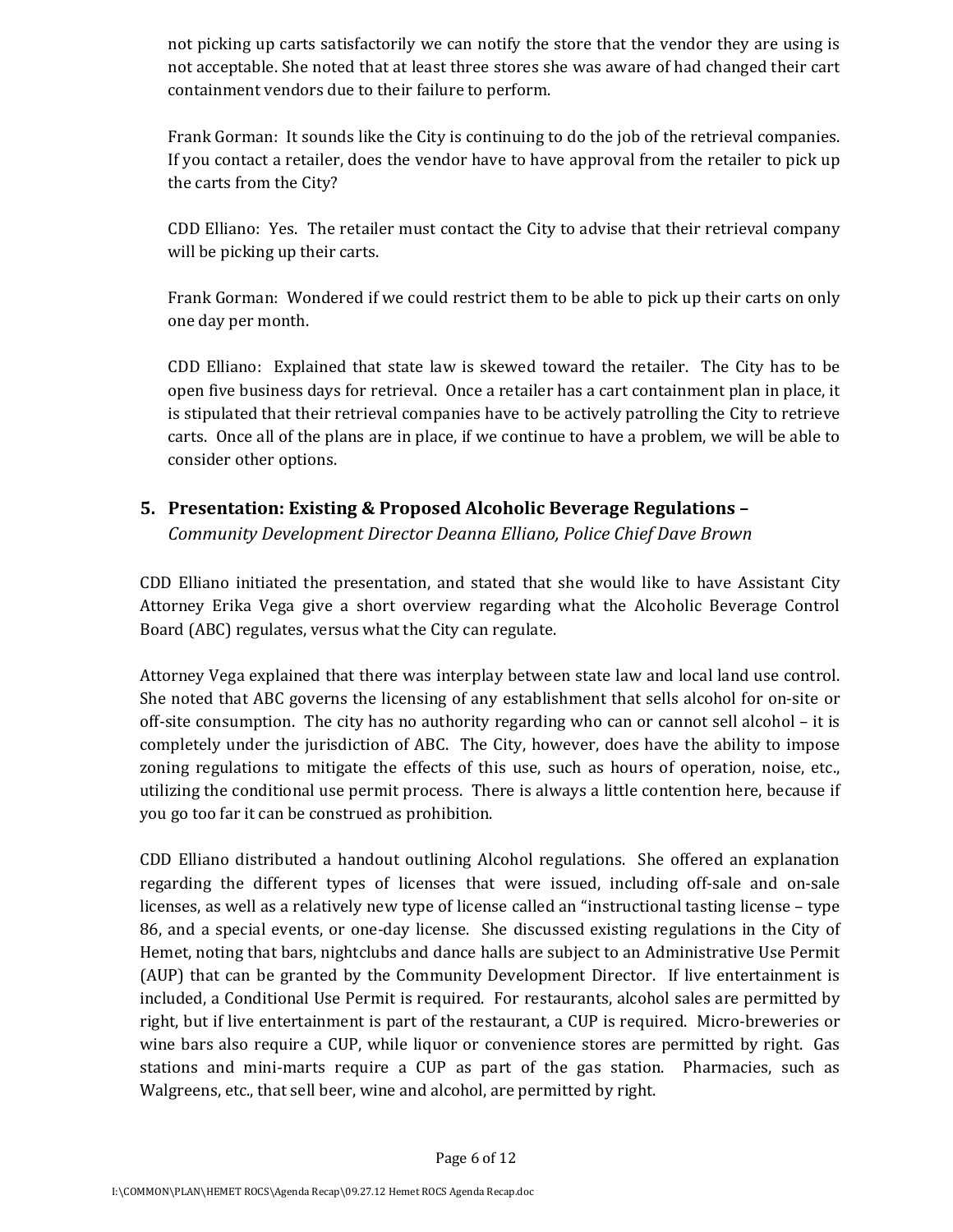Police Chief Brown: Added to the discussion, noting that the Police Department's role in licensing is established by State law. When ABC receives an application, they begin an investigation of the company. They also send notice to the Police Department, Planning Department, etc. He noted that it is the Police Department's responsibility to evaluate every request for a new license, and to make a determination whether or not we have an objection outright, whether we wish to impose conditions on the license, or whether we have no opposition whatsoever. It is important to note that on Type 20 licenses, which are off‐sale beer & wine license, there is an over‐concentration county‐wide. This means that there are too many of these licenses, by ABC standards. ABC, however, wants this to be the local communities' decision whether or not to object or not object to allowing additional licenses of this type. Some of the things that the Police Department can object to are based on high crime area, a perception of too many licenses, or that a public nuisance would be created. The review that the police department does is very subjective. So what we would be looking for is some input, and the opportunity for our City Council to direct us in terms of an ordinance, and what types of things this community wants us to consider in our review.

CDD Elliano distributed additional handouts, including an Alcohol Sales Land Use Comparison with surrounding cities for on-sale restaurants and alcohol sales, and a Separation Comparison with surrounding cities. Most cities have a nominal or limited process for restaurants that serve alcohol. Most nightclubs, lounges, etc., require a CUP.

CDD Elliano discussed the various requirements for the different entities that serve alcohol, and then referred to the separation requirements, which are under a city's zoning power. She pointed out that the City of Hemet currently has none. The City of Murrieta, she advised, recently went through a complete revamping of their ABC requirements, and one of the favorable things in their ordinance is that they have a number of regulations affiliated with it. The most controversial piece of the Murrieta ordinance is regarding limiting the sale of alcohol at a restaurant or other place where alcohol is served – Murrieta prohibits the sale of alcohol after midnight, though it is doubtful that this has been tested yet. Murrieta also has a process where a business can apply for an extension past midnight. This ordinance is a good model to follow. Temecula, she noted, had taken a stand in prohibiting any new liquor stores.

CDD Elliano referred back to No. 5 on the first handout that she had distributed, entitled "CAC Presentation on Alcoholic Beverage Sales." She discussed some of the preliminary recommendations, as noted, elaborating with a more detailed description of each item.

Police Chief Brown discussed the social host ordinance option, which deals with "party houses" per se, and people that are serving alcohol in their homes. This type of ordinance would provide the PD with the ability to issue Administrative citations.

Gary Fowler: How exactly does that work?

Police Chief Brown explained that an Administrative citation is a fine that is imposed. Fines can be stiff, and the ability to collect is higher.

Michael Ramirez: Suggested that several communities are leaning toward social host ordinances. He asked if the City of Hemet has considered a recovery cost?

Page 7 of 12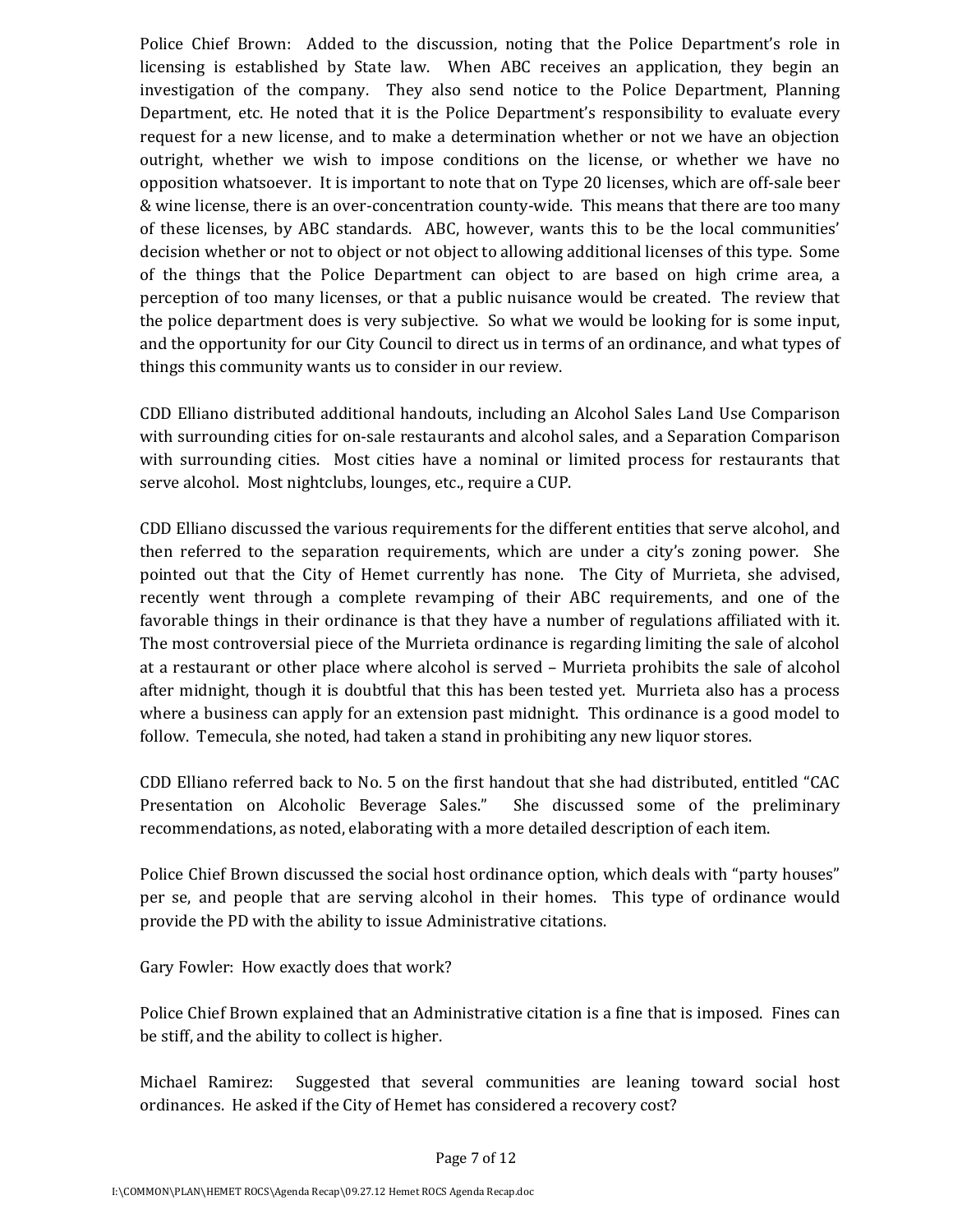Police Chief Brown advised that an Administrative citation is a recovery of the cost of the response.

Mary Ann Mari: My primary concern is that Hemet has **no** restrictions. If we address this, will the existing establishments be grandfathered in?

CDD Elliano explained that generally when we implement new ordinances, the existing businesses, if permitted legally at the time, can remain in existence as a grandfathered use. With the tobacco ordinance, we required that a new CUP be required if a new business owner came in. If there happened to be a business that is particularly detrimental, it would be best to deal with it through the chronic nuisance ordinance.

Stefany Nelson: What is the distance between liquor stores that determines an overconcentration.

Police Chief Brown responded to the question, explaining how ABC establishes overconcentration according to zones. Remember, however, that ABC does not deny a license based on over‐concentration, but instead leaves that to the local authorities.

Michael Ramirez: Deanna, are you familiar with the ordinances that other cities have passed to deal with over-saturation and the existing vendors that were grandfathered in prior to a CUP requirement?

CDD Elliano indicated that it was her understanding that the City of San Bernardino was the only city that had passed such an ordinance.

Michael Ramirez: I was fortunate to have been able to sit through a six‐hour training session on this issue. There have actually been cities across California that have passed ordinances which also regulate existing liquor stores in the community so it basically isn't arduous to protect those liquor stores, vendors and businesses that had been grandfathered in as a CUP.

CDD Elliano stated that this was perhaps something that could be looked into as part of the new ordinance.

As a point of information for the City of Hemet, CDD Elliano advised that there were 74 off‐sale, and 81 on-sale alcoholic beverage licenses within the city. Also, in the ABC regulations, the number of off‐site beer & wine licenses is limited to one for each 2,500 people in a city/county, and the number of beer & wine licenses that can be issued in a city/county in combination with off-sale generate licenses, which is liquor, is limited to one for each 1,250 people. They generally calculate their numbers according to these zones or census tracts, and that's how they've reached their determination.

Chair Goodrich: It sounds like we are in desperate need of separation requirements. In looking at the separation guidelines for different cities, I see that the City of San Bernardino permits only 4 within a 1,000 foot radius. I would like to see this for Hemet.

Frank Gorman: Discussed loitering at liquor stores. I'm not sure that it has anything to do with the ordinance, but the loitering is disturbing and we should find a way to resolve it.

Page 8 of 12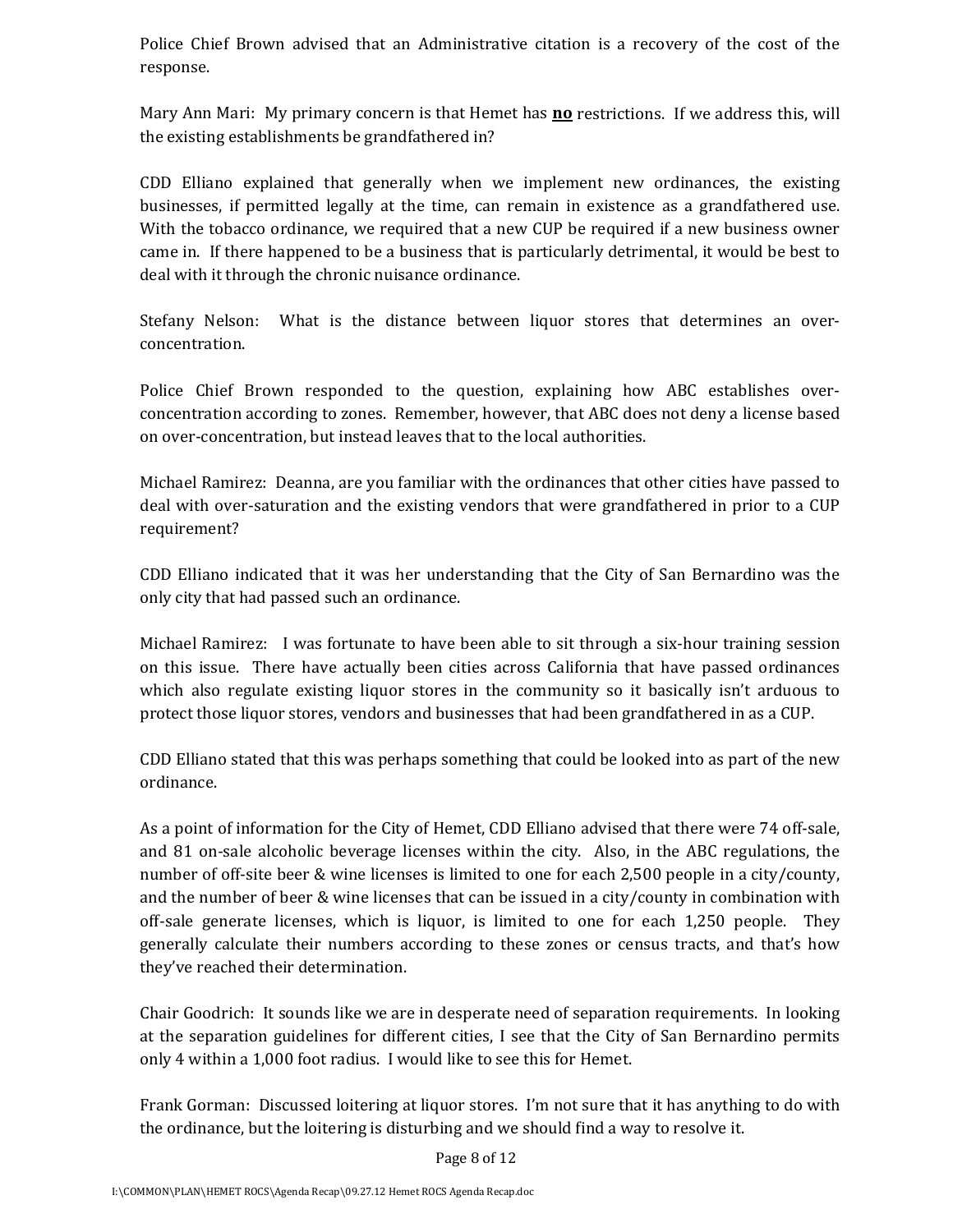CDD Elliano discussed the limitation of single alcohol sales and cited examples.

Michael Ramirez: Pressure needs to be put on the store owner to pay a fine.

Stefany Nelson: Inquired regarding caps for permits.

CDD Elliano advised that since Hemet has no review process or limits, there are currently no caps placed by the City – only by the ABC Board at this point.

Sharon McComb: I find it astounding that we have no separation requirement. I would definitely like to see separation and radius requirements established for Hemet.

## *6.* **Future CAC Meeting Schedule** *Community Development Director Deanna Elliano*

Chair Goodrich: The CAC is doing well at this point, but I would like to keep pushing forward with the 19 ordinances that we originally set out to review. Of those 19, I'm not sure if Mark or Deanna have a preference, but there are still six ordinances that we've been discussing, and we should probably be looking at some of the other ones that are on the list as well. He asked if all the ordinances on his sheet were completed.

ICM Orme stated that he would email out the updated ordinance list the following day.

Chair Goodrich: My interest is in getting the ordinances passed.

Discussion ensued regarding the establishment of an 800 number for the Hemet ROCS hotline.

Mary Ann Mari: I was accosted the other day at Walgreens, and when I threatened to call the police, the kid who was following me told me that the police couldn't do anything to him. It would be nice to have an 800 number that we could program into our phones.

ICM Orme suggested that police dispatch should be called in such instances, and Police Chief Brown concurred.

Frank Gorman: Is it against the law, when someone is harassing you to spray them with pepper spray?

Police Chief Brown responded that the reasonable expectation threshold varies from case to case, but that if you or someone else is in danger, it is permissible to use pepper spray for self defense. He recommended that great consideration and responsibility be taken in making the decision to do this.

Mary Ann Mari: Is 911 the best way to reach police dispatch?

Police Chief Brown advised that the best way to reach police dispatch is to dial 951‐765‐2400. He indicated that by pressing one (1) upon connection of the call, there was no way that the call could be placed on hold. He added that currently 911 calls are routed through Indio, but would soon be coming straight to Hemet dispatch.

Page 9 of 12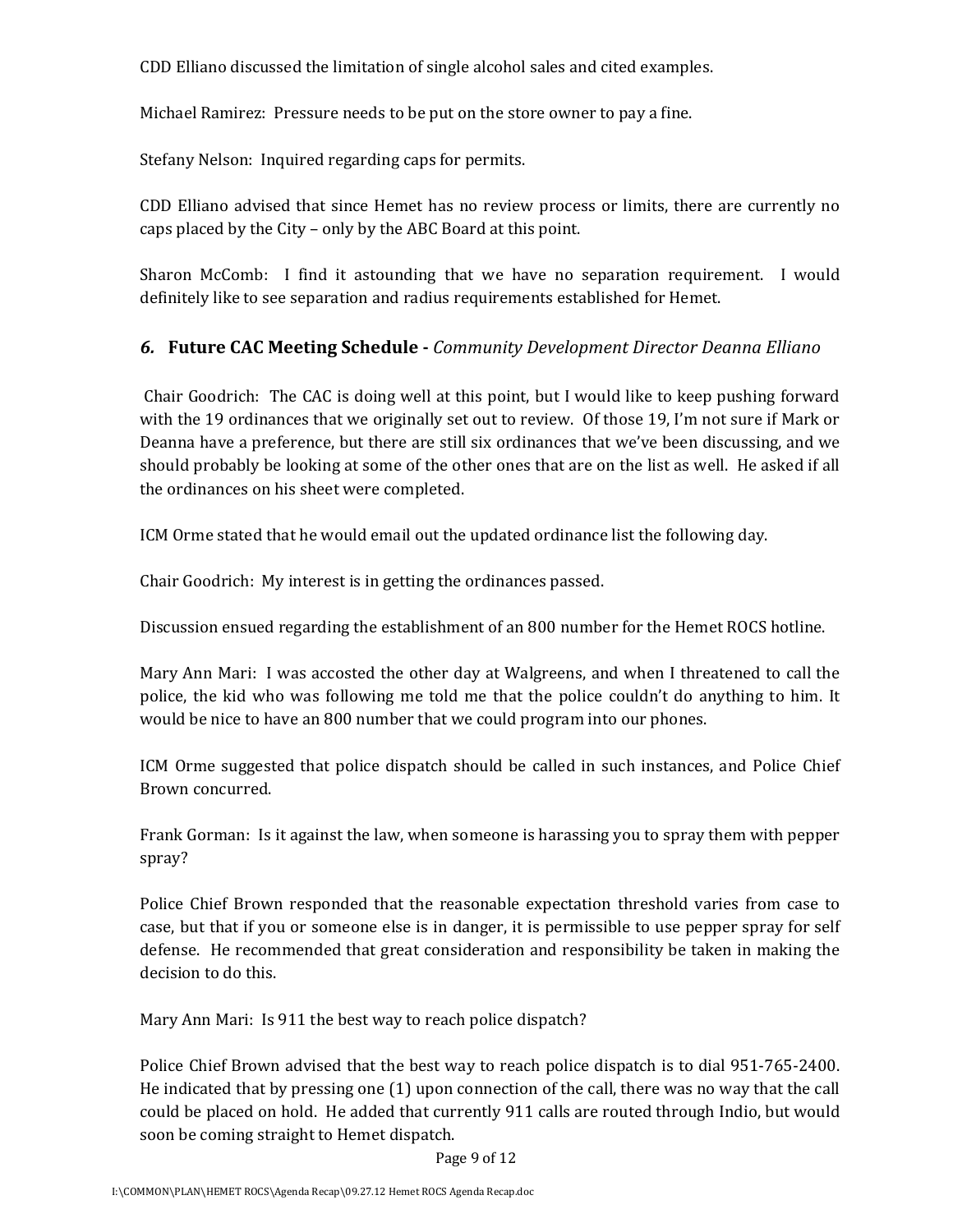Mary Ann Mari: Clarified that people who are harassing others in parking lots, etc., are not phased by or afraid of the police department.

Police Chief Brown suggested that it should be kept in mind that five calls made from the same shopping center regarding a nuisance panhandler would promote a fine, so making the call was important.

Frank Gorman: Stated that he was looking forward to having 911 calls routed directly through the City of Hemet, and expressed hope that it would encourage a faster response time.

Chair Goodrich: Noted that he was looking at an implementation team sheet for volunteer support, and expanding volunteer programs. What is the time frame that we have before some of these programs can be implemented, either internally or out in the field?

ICM Orme indicated that he had asked department heads to assess the volunteer interest based on the forms that are submitted. CDD Elliano is working with her Code Compliance Manager to establish a program. Police Chief Brown has a program in place, but background checks are required.

CDD Elliano explained that there are many ways to volunteer, and that simply being the eyes  $\&$ ears for the community is one of them. Watch what is going on and report what you see that is of concern. The new Community Concern form on the website is one way to do this. In addition to that, there is always a lot of back office work that has to be done, and administrative support volunteers would be very useful. The United Way's RSVP program would be an excellent resource to get some retired seniors in place to help provide office assistance. She noted that the new volunteer interest forms immediately reach her, as well as other department heads and staff members. The Code team will soon be embarking on Mobile Home Park inspections, and could definitely use volunteers for this task, as long they are performing non‐confrontational assignments, such as going through the check lists.

Gary Fowler: Discussed the fact that people are expecting instant gratification with regards to what they want to see happen in the city. He referred to a flow chart that had recently been provided to him by CDD Elliano, and suggested that the undefined acronyms be eliminated, and the form be provided globally so that people are better able to understand why the process takes time to implement.

Chair Goodrich: Wondered if the newsletter that had gone out to Hemet residents had included information on volunteer opportunities.

ICM Orme advised that the newsletter promoted the web page, and that as soon as residents accessed that page, they would see all of the ROCS information, including the volunteer form. He further stated that he would be posting not only the ordinance flow chart, but also the alcohol information that had been discussed this evening.

Mona Groff: I have been a little disheartened as the meetings go on. We start off with a large group of people, and when they don't see progress right away, many of them seem to lose interest and fade away.

Page 10 of 12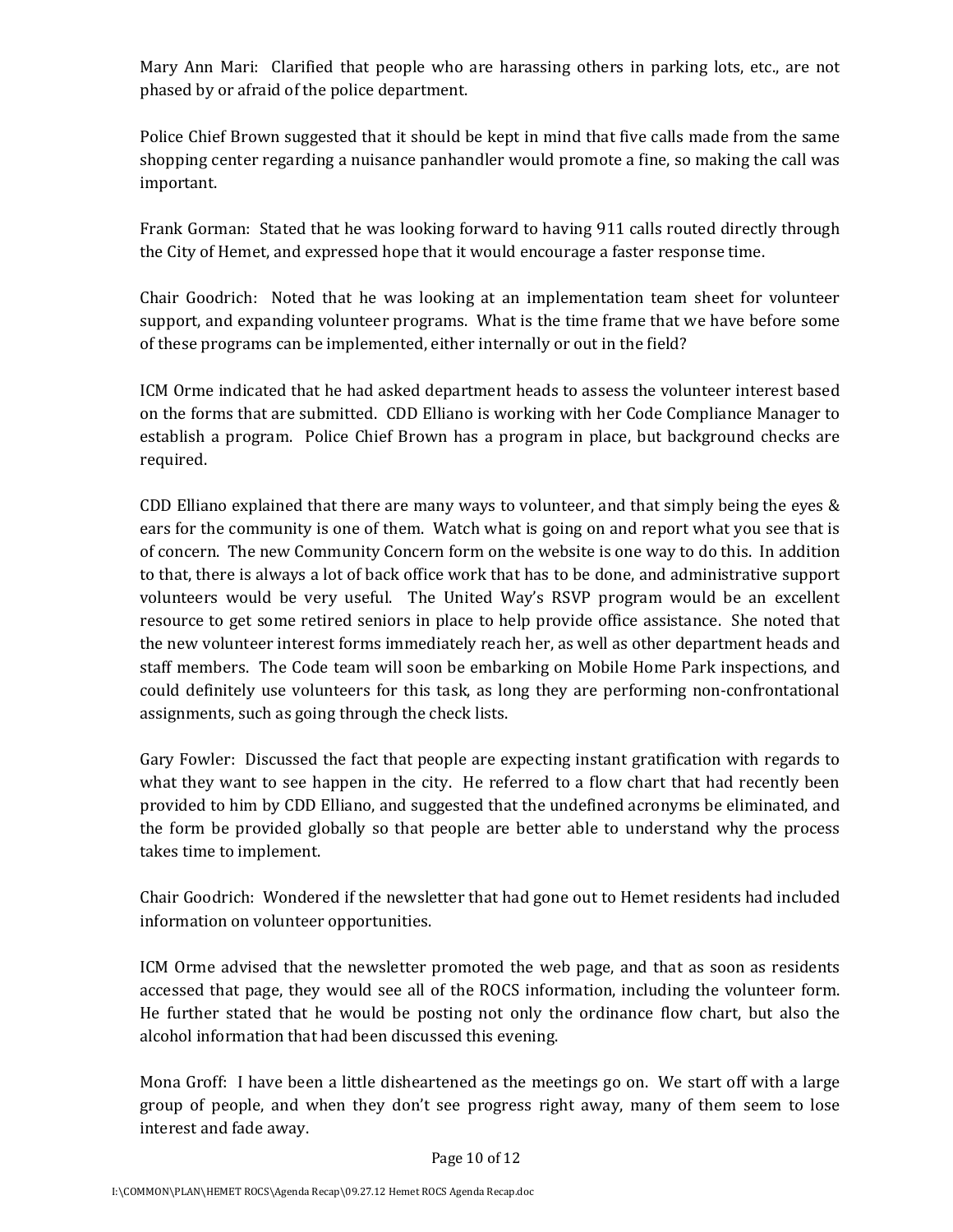Chair Goodrich: I received a letter today at work regarding proposed changes to the valley. A lot of this has to do with a joint task force for public safety between Hemet and San Jacinto. He noted that the CAC is an advisory body of citizens with no authority to pass laws. We are reviewing ordinances and having input on them. As much as I welcome comments, letters and suggestions to the committee, we have no authority to vote them through. I will pass this along to ICM Orme to get to the City Council.

### *7.* **CAC Roundtable –** *CAC Chair & Committee Members*

*(CAC Roundtable is the opportunity for the CAC to state topics of primary concern or interest to CAC members and suggested topics or speakers for future meetings.)*

Chair Goodrich advised that it has come to his attention that the 7:00 p.m. Thursday time slot is not working well for everyone. It was tried because of the public interest, but it appears that less people are present tonight than were at the last 3:30 p.m. meeting, and several CAC members cannot attend the evening meetings. Also, the City was not paying overtime for support staff at an afternoon meeting, as they must for an evening meeting. He indicated that he would like to discuss changing the meeting back to its former meeting time.

Mary Ann Mari suggested 3:00 to 5:00 p.m. as the meeting time.

Sharon McComb concurred that the meeting should revert back to its former time.

Council Member Larry Smith noted that the 7:00 p.m. effort had been an attempt to reach as many people as possible.

It was MOVED by Mona Groff and SECONDED by Stefany Nelson to move the Hemet ROCS CAC meetings back to the 3:30 to 5:30 p.m. time slot on the fourth Thursday of each month.

All CAC members present concurred with the change.

CDD Elliano advised that there were a couple of other scheduling matters that needed to be discussed. When the CAC originally convened, it was discussed that the committee would meet for six months, and staff would like to see if there is interest in continuing for a few additional months. We need to report to the City Council regarding the CAC's thoughts on this, and get their concurrence to continue the committee. She noted that the 4th Thursday in November is Thanksgiving, and the 4th Thursday in December is the week of Christmas. She recommended meeting in October, and then adjourning to the 5<sup>th</sup> Thursday in November. She further recommended going dark in December.

Chair Goodrich: I am willing to continue with the committee until the task is done.

Council Member Smith: Stated that the he would like to know the definition of "until the task is done." Is this upon finalization of the 19 ordinances?

Frank Gorman: I think that the CAC should continue, and I am willing to continue until the task is done, but I think that the City Council should determine the CAC's use.

Page 11 of 12